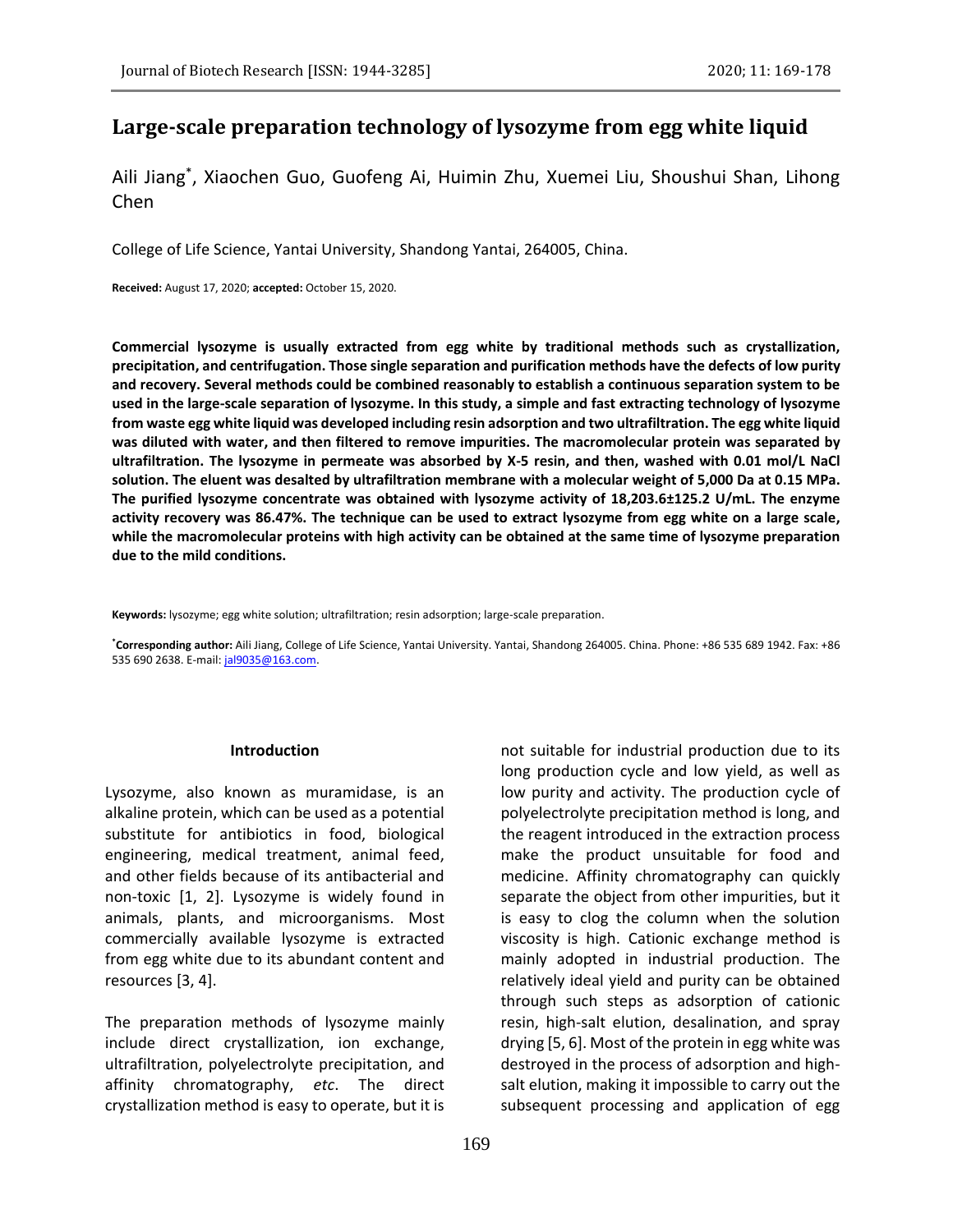white protein [7, 8]. Ultrafiltration is a common method of desalination and dehydration in industry. The high salt content of lysozyme eluent solution increased the burden of ultrafiltration, while the ultrafiltration membrane was easy to be polluted in a long time working.

Egg yolk is the main raw material of egg product such as mayonnaise, yolk powder, yolk liquid, and salted egg yolk. Egg whites is treated as waste during processing, which causes serious waste of resources. Egg white contains a variety of proteins with biological activities, such as ovalbumin, ovotransferrin, ovomucoid, lysozyme, and ovalbumin, *etc*. [9], which have attracted the strong attention of many scientific researchers. Eggs are also the main raw material of cold Tofu with Japanese dressing. To reduce manufacturing cost, many manufacturers begin to use egg white liquid as raw material instead of whole eggs. The egg white liquid needs to be preliminarily ultra-filtered to obtain macromolecular protein for the production, while the lysozyme exists in the low molecular permeate liquid. Therefore, the efficient recovery of lysozyme can turn the waste into treasure, extend the industrial chain, and further improve the efficiency of egg processing industry [10].

The main purpose of this study was to develop a simple and fast process with mild conditions, which could be used for the large-scale preparation of lysozyme from waste egg white liquid in egg yolk processing, while no complex equipment was required. In addition, we expected that this newly developed method could overcome the disadvantages in current technologies, and moreover, the other macromolecular proteins with high activity could also be obtained at the same time of lysozyme preparation.

## **Materials and methods**

The procedures of lysozyme preparation from egg white liquid were divided into several units

including pretreatment of egg white liquid, lysozyme extraction with resin, and ultrafiltration desalination.

## **Pretreatment of egg white liquid**

The egg white liquid provided by Yantai Laoshaole Food Co., LTD. (Yantai, Shandong, China) with a small amount of visible yolk residue and 526.3±23.4 U/mL of lysozyme activity was diluted with water in ratios of 1:1, 1:2, 1:3, and 1:4, respectively. Water and egg white liquid were stirred and mixed well before sieved with a 0.85 mm sieve to remove the remaining yolk and other blocky impurities. The filtrate was ultrafiltered by using RO-NF-VF-400 membrane separation equipment for laboratory (Shanghai Mosu Science Equipment Co., LTD., Shanghai, China) with 20 kDa polysulfone ultrafiltration membrane. The operating pressure was set to 0.05 MPa, 0.1 MPa, 0.15 MPa, and 0.2 MPa, respectively, and was optimized with membrane flux, transmissibility, and interception of lysozyme as the indexes.

The membrane flux was calculated as follows:

$$
J_w = \frac{V_1}{S_m t}
$$

where  $J_w$  was the membrane flux (L/m<sup>2</sup>•h).  $V_1$ was the volume of permeate (L). *S<sup>m</sup>* was the effective area of film (m<sup>2</sup>). *t* was the ultrafiltration time (h).

The penetration rate of lysozyme was used to indicate the transmissibility of lysozyme and was calculated as follows:

$$
PR(\%)=\frac{A_{1} \cdot V_{1}}{A_{0} \cdot V_{0}} \times 100\%
$$

where *A<sup>1</sup>* and *A<sup>0</sup>* were the abilities of lysozyme in permeate and raw material solution, respectively.  $V_1$  and  $V_0$  were the volume of permeate and raw material solution.

The rejection rates of lysozyme and protein were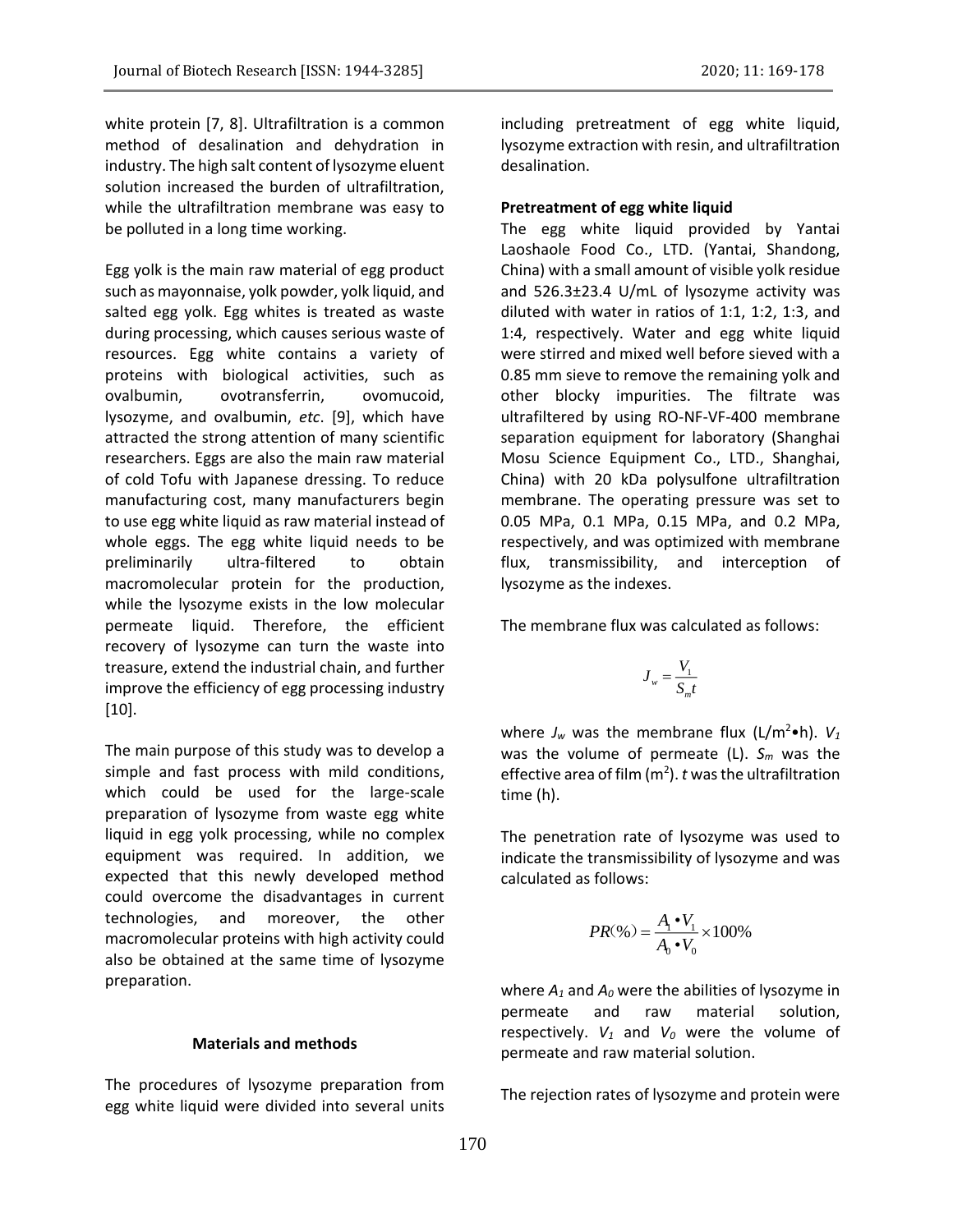used to measure the interception characteristics of lysozyme. The rejection rate of lysozyme was calculated as follows:

$$
R_L(\%) = \frac{A_2 \cdot V_2}{A_0 \cdot V_0} \times 100\%
$$

where  $A_2$  and  $A_0$  were the abilities of lysozyme in retentate and raw material solution, respectively. *V<sup>2</sup>* and *V<sup>0</sup>* were the volume of retentate and raw material solution.

The rejection rate of protein was calculated as follows:

$$
R_p(\%) = \frac{C_2 \cdot V_2}{C_0 \cdot V_0} \times 100\%
$$

where *C<sup>2</sup>* and *C<sup>0</sup>* were the concentrations of protein in retentate and raw material solution, respectively. *V<sup>2</sup>* and *V<sup>0</sup>* were the volume of retentate and raw material solution.

#### **Lysozyme extraction**

Resin D401, X-5, D3520, AB-8, D301G, 732, D4020, Dg23, NKA-II, and NKA-9 obtained from Tianjin Nankai University Resin Co. LTD (Tianjin, China) were prepared according to the conventional method. Treated resins were added into the ultrafiltration solution for lysozyme adsorption, respectively, with the ratios of solid to liquid set as 1:3, 1:4, 1:5, 1:6, 1:7, and 1:8. After adsorption, resin was washed with 0.01 mol/L NaCl solution at volume ratio of 1:3 to wash out hetero proteins. The resin was then packed in a column  $(1 \times 50 \text{ cm})$  with 30 mL bed volume (BV). The adsorbed resin was eluted with NaCl aqueous solution of equal volume of 0.01 mol/L, 0.05 mol/L, 0.10 mol/L, 0.15 mol/L, 0.20 mol/L, and 0.25 mol/L, respectively. The elution velocities were set as 1 BV/h, 2 BV/h, and 3 BV/h. The extraction conditions of lysozyme were optimized taking resin species, adsorption conditions, and elution conditions as investigation factors. The adsorption rate (*RA*), residual rate (*RR*), and elution rate (*RE*) of resin adsorption were calculated as follows:

$$
R_{A}(96) = \frac{C_{0} - C}{C_{0}} \times 100\%
$$
  

$$
R_{R}(96) = \frac{C}{C_{0}} \times 100\%
$$
  

$$
R_{E}(96) = \frac{C_{E} \times V_{E}}{C_{0} \times V_{0}} \times 100\%
$$

where *C0*, *C*, and *C<sup>E</sup>* were the abilities of lysozyme in raw material solution, residual liquid after adsorption, and eluent, respectively (U/mL). *V<sup>0</sup>* and  $V<sub>E</sub>$  were the volume of raw material solution and eluent. The yield of lysozyme (*Y*) was calculated as follows:

$$
Y(\%) = \frac{A_p \times V_p}{A_0 \times V_0} \times 100\%
$$

where  $A_P$  and  $A_Q$  were the abilities of lysozyme in product liquid and raw material solution, respectively.  $V_P$  and  $V_Q$  were the volumes of product liquid and raw material solution.

## **Desalination**

The eluent was desalted by ultrafiltration with a polysulfone membrane of 5,000 Da to obtain concentrated lysozyme. The effect of ultrafiltration pressure on desalting was investigated at 0.05 MPa, 0.1 MPa, 0.15 MPa, and 0.2 MPa, respectively.

## **Determination of lysozyme activity**

Lysozyme activity was determined by the lysozyme detection kit (Nanjing Jiancheng Institute of Biological Engineering, Nanjing, Jiangsu, China). Briefly, 5 mg of *M*. *Lysodeikticus*  was suspended in 20 mL of phosphate buffer (0.2 mol/L, pH 6.2) to obtain the bacteria suspension. The lysozyme solution and the bacteria suspension were pre-heated at 37℃ for 15 min. Then, 2.0 mL of bacterial suspension was transferred into a 1 cm cuvette with 0.2 mL of lysozyme solution. After mixed well, the optical densities under  $OD<sub>530</sub>$  were measured at 15 s and 75s. The enzyme activity was calculated as follows: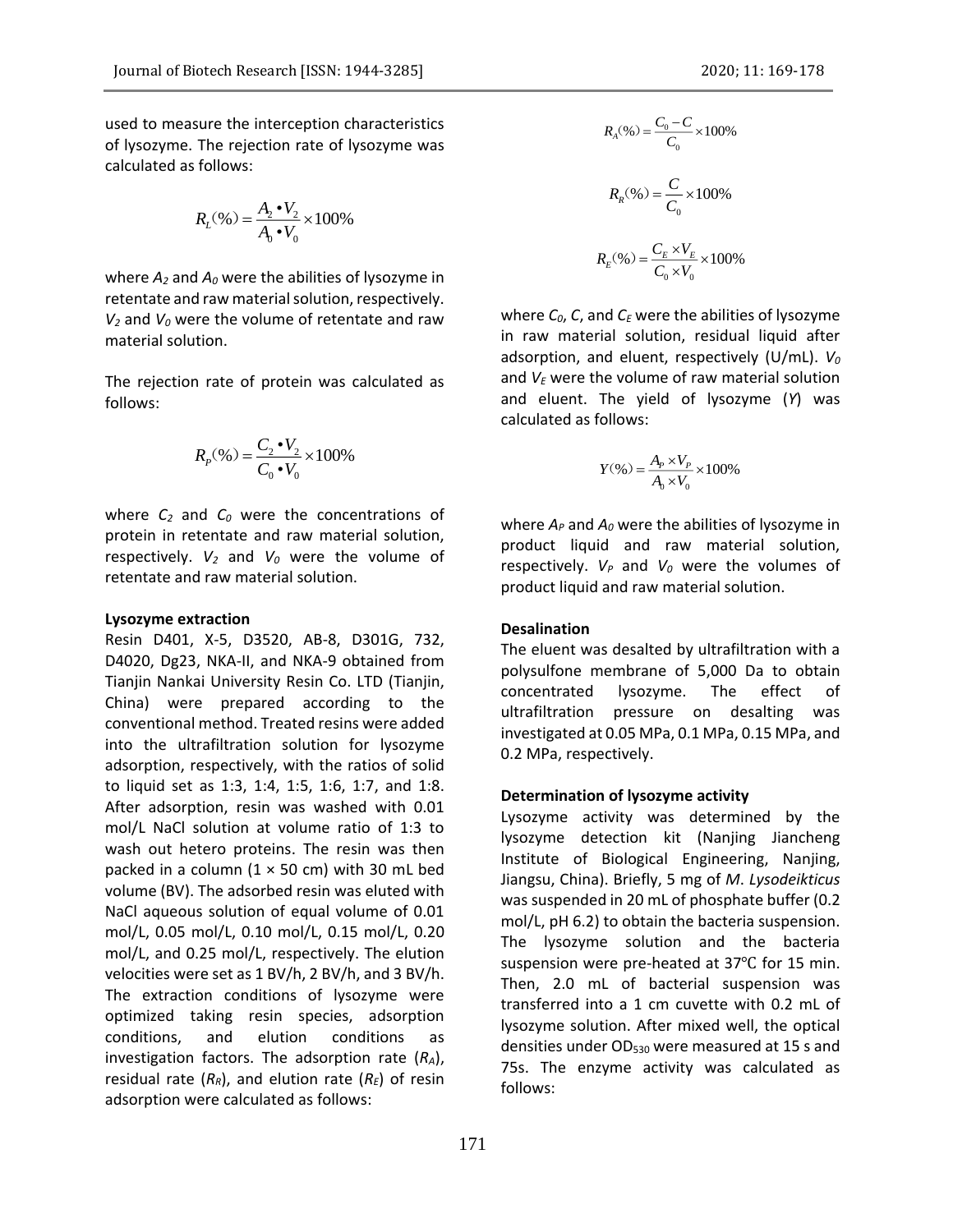$\alpha$ ctivity  $(U/mL) = \frac{\Delta L_{530}}{8.825 \times 10^{-3}}$  $\frac{\Delta E_{530}}{0.001 \times 0.2}$ *Lysozyme activity*  $(U/mL) = \frac{\Delta E_{530}}{0.001 \times 0.2 \times C}$  $=\frac{\Delta}{\Delta}$  $\frac{E_{530}}{\times 0.2 \times C}$  $(U/mL) = \frac{1}{0.00}$ 

where  $\Delta E_{530}$  was the difference between the absorbances at 15 s and 75 s. *C* was the content of lysozyme in solution, which was determined by the Coomassie method.

## **Statistical analysis**

Software SPSS (version 11.0) (IBM, Ammon, New York, USA) was used for variance analysis. The data were analyzed statistically by one-way ANOVA. Significance of any difference between groups was evaluated using Student's t-test. All data were expressed as mean ± SD. *P* value less than 0.05 was considered statistically significant.

#### **Results and discussion**

# **Dilution and impurity removal of egg white liquid**

#### **1. Influence of dilution on pretreatment**

The raw materials used in this study were commercial egg white liquid provided by food factory. A small amount of yolk and other blocky impurity contained in raw materials need to be removed before ultrafiltration because they could form complex compounds with lysozyme to affect the activity of lysozyme [11, 12]. Due to the high viscosity of egg white liquid, appropriately dilution was needed to ensure the smooth filtration and ultrafiltration.

In order to reduce the inactivation effect of residual egg yolk on lysozyme in the dilution process, low-speed mechanical stirring was adopted instead of high-pressure homogenization in this study. Low-speed mechanical stirring can effectively retain the activity of lysozyme, and at the same time, avoid the emulsification effect caused by the strong dispersive effect of high-pressure homogenization, and make the subsequent ultrafiltration smoothly. Obvious bubbling phenomenon could be observed with the increase of stirring speed and the extension of time, which should go against the subsequent filtration and ultrafiltration. The water and egg white liquid mixing uniformity without bubbling was observed at 200 rpm stirring for 5 minutes, which could further reduce the denaturation of lysozyme. It was difficult to mix the egg white liquid and water evenly in a short time when diluted in 1:1 ratio. The high viscosity of liquid made it difficult to carry out the filtration smoothly even at the initial stage. The filtering operation could be carried out smoothly when the dilution ratio reached 1:2 or above.

Ultrafiltration is considered as one of the most promising methods for protein separation based on the difference of molecular weights. The relative molecular weight of lysozyme was about 14,000 Da while the other proteins in egg white were above 30,000 Da [13, 14]. Therefore, polysulfone ultrafiltration membrane with a retaining molecular weight of 20 kDa was adopted to filter the diluted egg white liquid after filtration. The egg white liquid was diluted with water in volume ratios (V/V) of 1:2, 1:3, and 1:4, respectively. The diluted liquid was ultrafiltered at 0.10 MPa. The effects of dilution ratios on membrane flux and lysozyme were shown in Figure 1 and Table 1.



**Figure 1.** Effect of dilution on membrane flux.

In the initial 10-20 mins, the membrane flux decreased with the increase of ultrafiltration time (Figure 1) because a gel layer formed on the surface of the membrane with the progress of ultrafiltration, which increased the resistance of the liquid through the membrane [15, 16]. The membrane flux increased with the increase of the dilution at the same time, which might be due to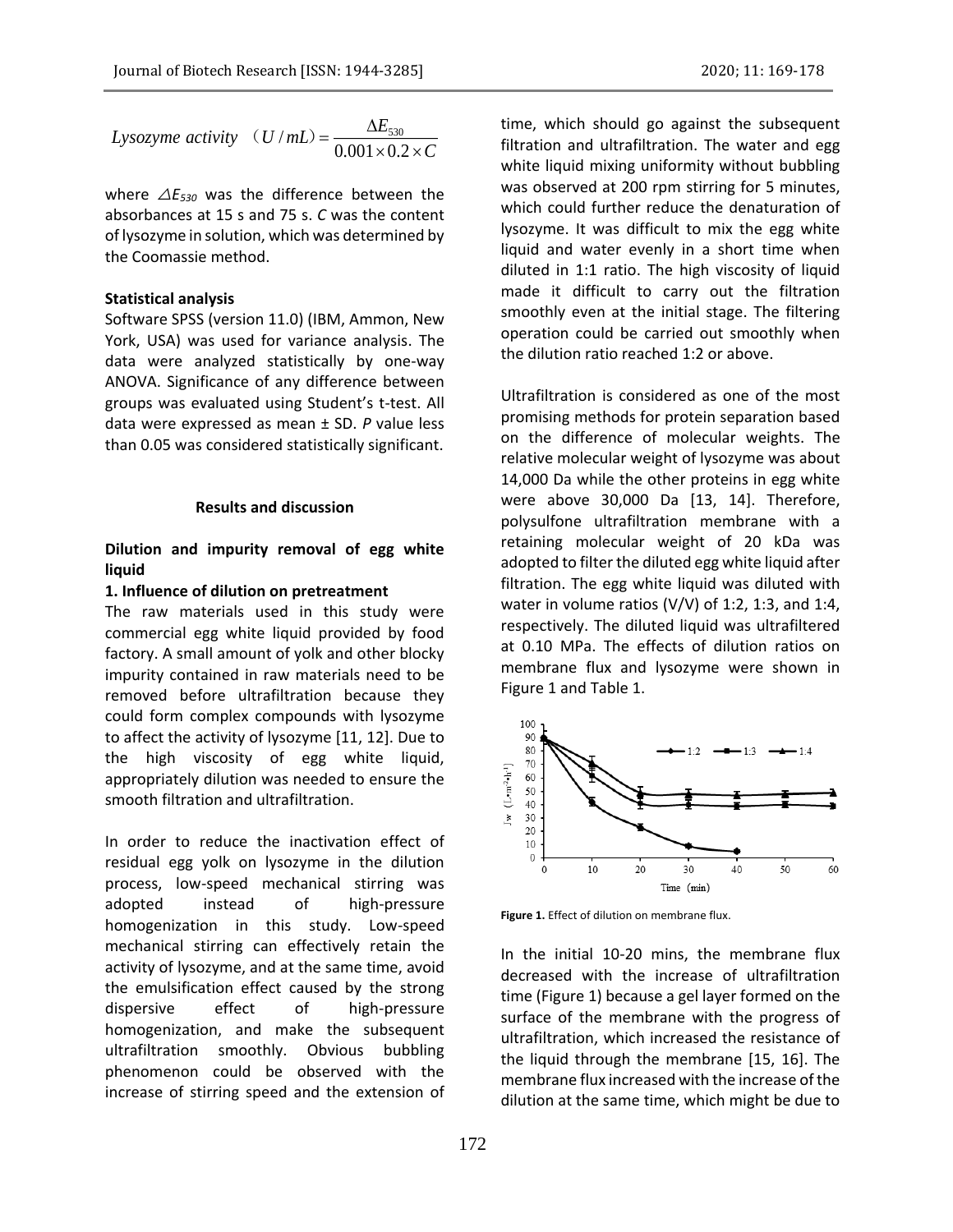| Dilution ratio                        | Penetration rate of | Rejection rate of | Rejection rate of |
|---------------------------------------|---------------------|-------------------|-------------------|
| $(\mathsf{V_{egg\,white}:V_{water}})$ | $lysozvme$ $(\%)$   | lysozyme (%)      | protein (%)       |
| 1:2                                   | $15.7 \pm 0.2$      | $82.3 \pm 1.3$    | $87.6 \pm 1.1$    |
| 1:3                                   | $95.6 \pm 1.5$      | $2.7 \pm 0.2$     | 84.2±0.6          |
| 1:4                                   | $96.2 \pm 1.2$      | $2.1 \pm 0.1$     | $82.5 \pm 0.9$    |

**Table 1.** Effect of dilution on transmissibility and interception of lysozyme.

the decline of the concentration and viscosity of solution [17-19]. With a dilution ratio of 1:2, the membrane flux decreased rapidly with the ultrafiltration operation. There was basically no liquid penetration for about 40 mins, indicating that the membrane was seriously blocked at this time. Ultrafiltration could be carried out successfully at dilutions rates of 1:3 and 1:4. The membrane flux of the latter ratio was slightly higher than that of the former one. However, there was no significant difference (*p*>0.05) in the permeability and retention of lysozyme.

# **2. Effect of ultrafiltration pressure on pretreatment**

After filtration, polysulfone ultrafiltration membrane with a molecular weight of 20 kDa was used for ultrafiltration of the filtrate. The operating pressure was set to 0.05 MPa, 0.1 MPa, 0.15 MPa, and 0.2 MPa, respectively. Figure 2 demonstrated the membrane flux under different operating pressures, while Table 2 showed the permeability and retention rate of lysozyme.



**Figure 2.** Effect of operating pressure on membrane flux.

As shown in Figure 2, increasing the operating pressure appropriately could increase the flow rate of liquid, thus increasing the membrane flux. However, when the protein concentration on the membrane surface reached saturation,

concentration polarization would be intensified with the continuous increase of pressure, which led to the formation of "gel layer" on the membrane surface [20, 21] and reduced the permeability of the membrane, so that affected its separation performance. The membrane flux under the operating pressure of 0.10 MPa, 0.15 MPa, and 0.20 MPa showed no significant difference (*p*>0.05). However, it was significantly higher than that at 0.05 MPa (*p*<0.01). The protein rejection rate decreased with the increase of operating pressure, which indicated that higher operating pressure should push more proteins through the ultrafiltration membrane. Lower operating pressure was more beneficial to the membrane module, which could effectively reduce the damage and blockage of the membrane. In a comprehensive consideration, the operating pressure of 0.10 MPa was adopted for ultrafiltration.

## **Extraction of lysozyme**

## **1. Resin selection**

# **(1) Adsorption capacity of different resins to lysozyme:**

Different types of resins were added into the ultrafiltration solution, respectively, at the ratio of solid to liquid 1:6. After shocked for 1 h, the residual lysozyme activity in the liquid was determined, and the adsorption rate of the resin on the lysozyme was calculated as shown in Figure 3. Among these resins, X-5 had the highest adsorption capacity for lysozyme with the adsorption rate reaching 92.15% followed by D4020 (90.12%), D401 (84.72%), D3520 (78.17%), and Dg23 (76.33%). The adsorption rate of 732 resin on lysozyme was only 20.27%.

#### **(2) Elution effect of different resins:**

The adsorbed resins were eluted with 0.2 mol/L NaCl aqueous solution. The elution rates of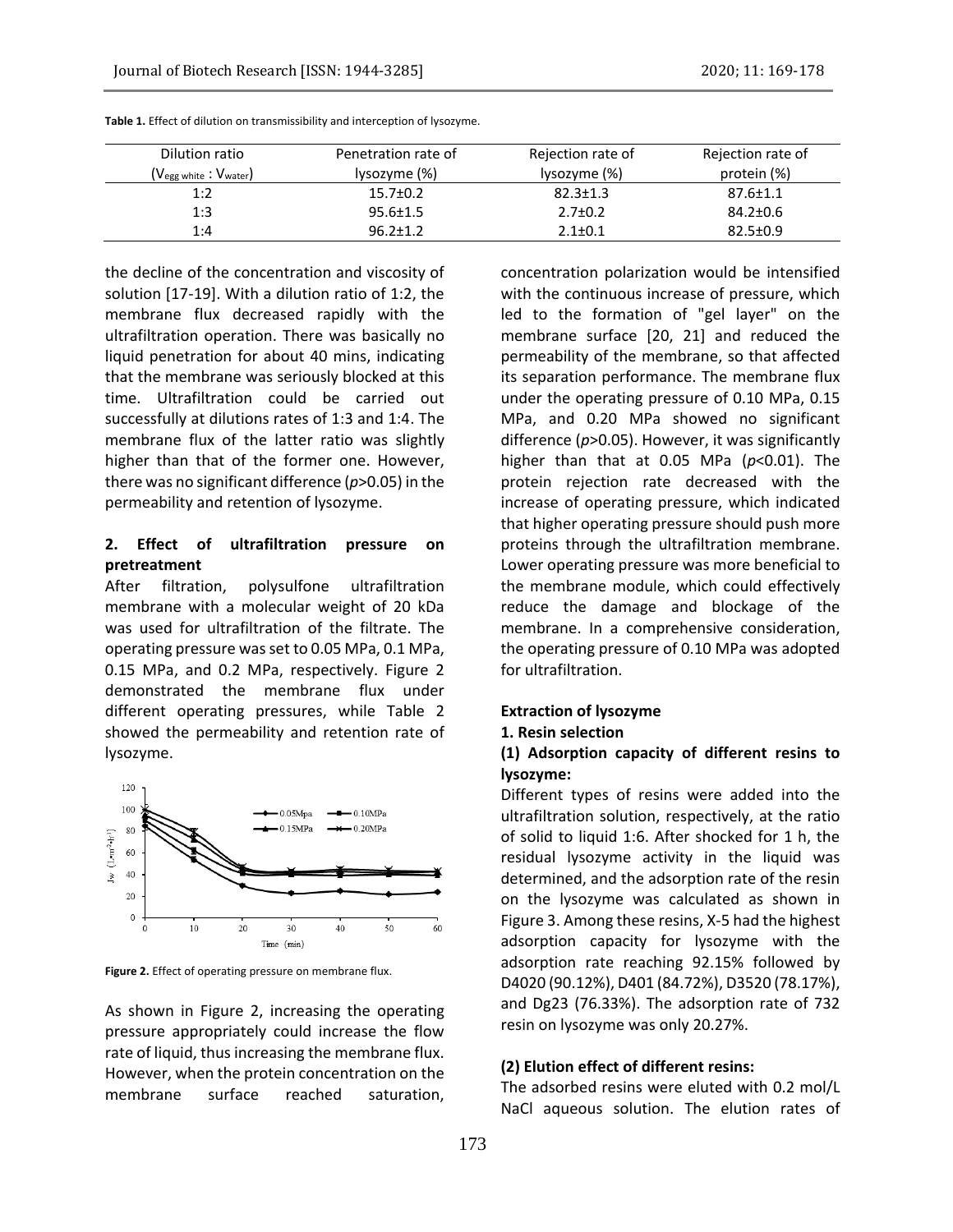| Operating pressure | Penetration rate of lysozyme | Rejection rate of lysozyme | Rejection rate of protein |
|--------------------|------------------------------|----------------------------|---------------------------|
| (MPa)              | (%)                          | (%)                        | (%)                       |
| 0.05               | $83.6 \pm 1.6$               | $15.7 \pm 0.2$             | $86.3 \pm 1.5$            |
| 0.10               | $95.6 \pm 1.5$               | $2.7 \pm 0.3$              | $84.2 \pm 1.3$            |
| 0.15               | $96.4 \pm 1.7$               | $2.6 \pm 0.5$              | $82.1 \pm 1.4$            |
| 0.20               | $96.5 \pm 1.8$               | $2.7 \pm 0.3$              | $80.7 \pm 1.3$            |

**Table 2.** Effects of operating pressure on transmissibility and interception of lysozyme.

lysozyme were shown in Figure 4. The elution rates of X-5, D4020, D401, D3520, and Dg23 were 80.15%, 7.98%, 78.95%, 82.82%, and 4.71%, respectively.



**Figure 3.** Adsorption capacity of different resins to lysozyme.



**Figure 4.** Elution effect of different resins.

Considering the adsorption capacity and elution effect of resin on lysozyme, X-5 was most suitable for the extraction of lysozyme from egg white liquid.

#### **2. Effect of resin dosage on lysozyme adsorption**

According to the current factory production mode, 25 g of X-5 resin was mixed with ultrafiltration permeate. After adsorbed for 2h, the residue rate of lysozyme was determined and shown in Figure 5. The residual rate of lysozyme decreased gradually with the increase of resin dosage, and tended to be saturated after the weight ratio of resin to liquid reached 1:5, as the residual rate of lysozyme in the liquid tended to be stable.



**Figure 5.** Effect of resin dosage on lysozyme adsorption.

# **3. Effect of adsorption time on lysozyme adsorption**

The X-5 resin was mixed with the ultrafiltration permeate according to the mass ratio of 1:5. The residual rate of lysozyme decreased gradually with the extension of adsorption time (Figure 6), indicating that the lysozyme gradually adsorbed on the resin. After adsorption for 70 mins, the residual rate of lysozyme tended to be stable. From the perspective of industrial production, the adsorption time could be determined to be 60-80 mins.



**Figure 6.** Effect of adsorption time on lysozyme adsorption.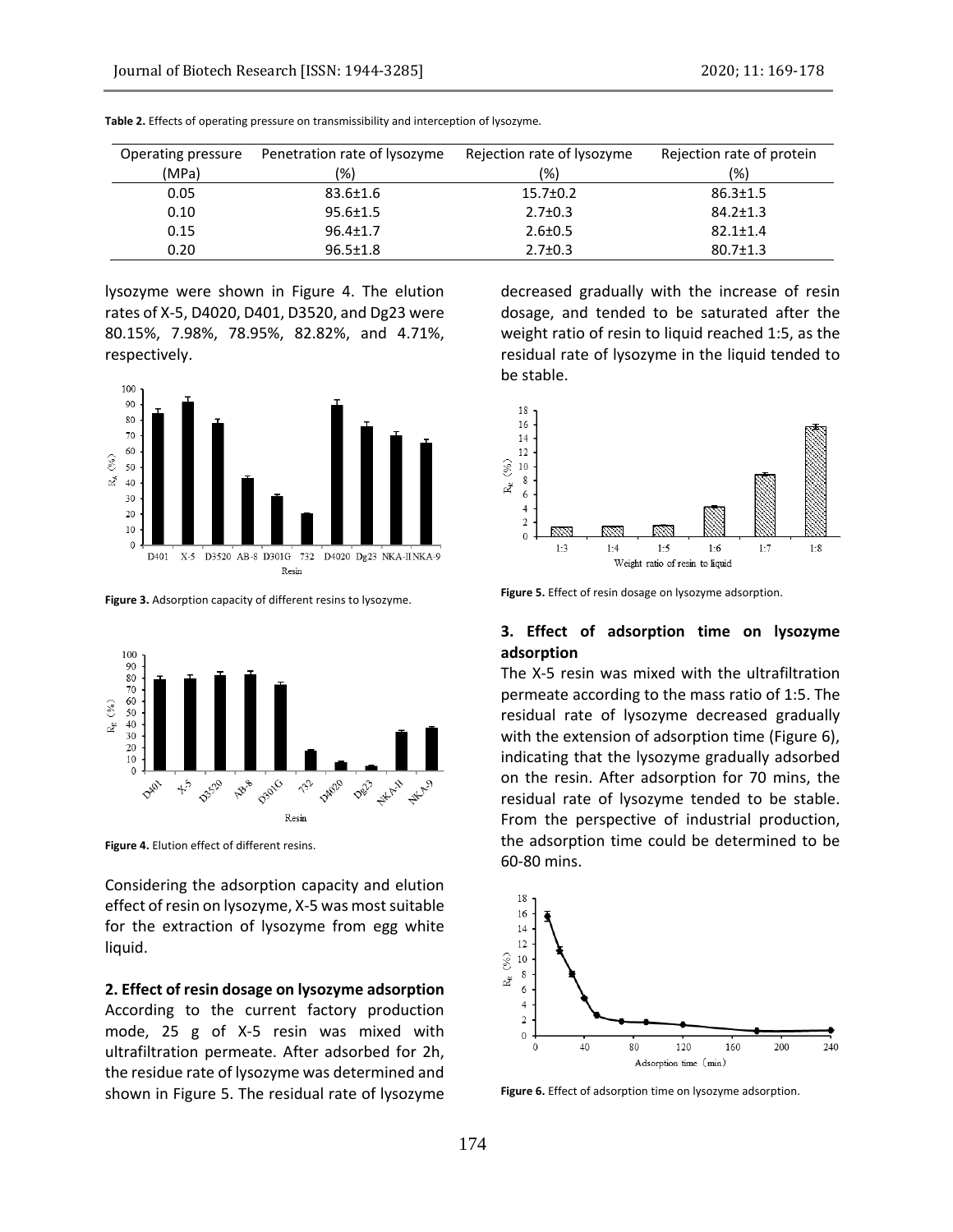# **4. Effect of NaCl concentration in desorption solution on lysozyme elution**

The adsorbed X-5 resin was eluted for 60 mins with NaCl aqueous solution of equal volume of 0.01 mol/L, 0.05 mol/L, 0.10 mol/L, 0.15 mol/L, 0.20 mol/L, and 0.25 mol/L, respectively. The elution rate of lysozyme and protein were shown in Figure 7.



**Figure 7.** Effect of concentration of NaCl on lysozyme elution.

Low concentration of NaCl solution (0.01 mol/L) could wash down a certain amount of protein, but the elution rate of lysozyme was very low, indicating the major protein to be eluted was miscellaneous protein [22]. With the increase of NaCl concentration in the eluent, the elution rate of protein showed a downward trend after rising first. The elution rate of protein was lower with no significant difference (*p* > 0.05) when eluted with high concentration of NaCl solution (0.20 mol/L and 0.25 mol/L). The elution rate of lysozyme increased gradually with the increase of concentration of NaCl solution, and tended to be stable when the concentration of NaCl solution reached 0.15 mol/L, indicating that high concentration of NaCl was conducive to the elution of lysozyme and could properly inhibit the elution of other hetero proteins [23]. The elution rates of lysozyme showed no significant difference (*p* > 0.05) when higher concentrations of 0.15 mol/L, 0.20 mol/L, and 0.25 mol/L NaCl solution were adopted as elution. However, the elution rate of protein at the 0.15 mol/L NaCl solution was significantly higher than the others (*p* < 0.01), which indicated that 0.15 mol/L NaCl solution was optimal for simultaneous elution of lysozyme and protein, while 0.20 mol/L and 0.25 mol/L NaCl solutions were more helpful for the elution of lysozyme only. When NaCl solution of 0.20 mol/L and 0.25mol/L were used as elution, there were no significant difference in the elution rate of lysozyme, as well as protein ( $p > 0.05$ ). Considering the aggravated pressure of desalting in subsequent processes, the concentration of NaCl solution should be reduced as much as possible on the premise of ensuring the elution of lysozyme. In order to improve the elution efficiency of lysozyme, it could be considered to wash out some hetero proteins with 0.01 mol/L NaCl solution first, and then elute lysozyme with 0.15 mol/L NaCl solution.

# **5. Effect of desorption velocity on lysozyme elution**

After adsorption, resin was washed with 0.01 mol/L NaCl solution at volume ratio of 1:3 to wash out hetero proteins. The resin was then packed in a column  $(1 \times 50 \text{ cm}^2)$  with 30 mL bed volume (BV). 0.15 mol/L NaCl solution was adopted as elution by elution velocity of 1 BV/h, 2 BV/h, and 3 BV/h, respectively. The elution curves under the different flow rates were drawn as shown in Figure 8 after determining the lysozyme activity in eluent every 10 mL.



**Figure 8.** Effect of elution velocity on lysozyme elution.

As shown in Figure 8, the elution peaks were narrow and symmetrical under 1 BV/h and 2 BV/h elution rates. The highest lysozyme activity in eluent under 2 BV/h was slightly lower than that under 1 BV/h in the low volume. The elution peak obtained at the elution velocity of 3 BV/h was significantly wider than the former two, indicating that the elution at this rate was not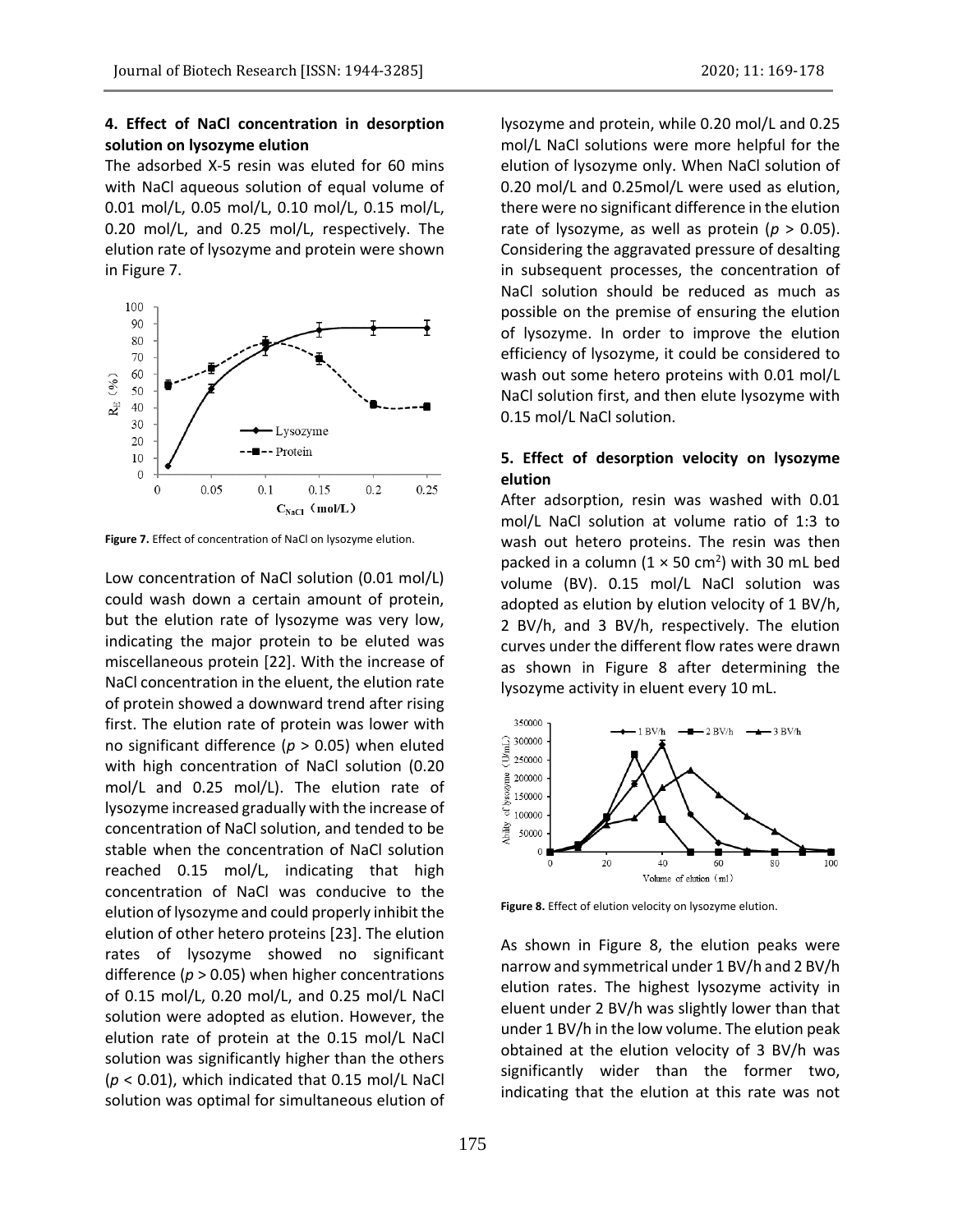conducive to the enrichment of lysozyme [24, 25]. Although the highest concentration of elution solution obtained at 2 BV/h elution was slightly lower than that at 1 BV/h, the shorter elution time made the elution velocity of 2 BV/h more suited for selected industrial production.

#### **Desalination technology**

The eluent was ultrafiltered with a 5,000 Da polysulfone ultrafiltration membrane. The operating pressure was set as 0.05 MPa, 0.1 MPa, 0.15 MPa, and 0.2 MPa, respectively. Figure 9 showed the membrane flux under different operating pressures.



**Figure 9.** Effect of operating pressure on membrane flux.

The change trend of membrane flux with the operating pressure was similar to the first ultrafiltration, in which the material liquid flow rate increased with the raising of operating pressure, so as to increase the membrane flux. Membrane fluxes under 0.15 MPa and 0.20 MPa pressures were significantly higher than that of other pressures (*p* < 0.05) in the experiment with no significant difference between them (*p* > 0.05). The molecular weight of ultrafiltration membrane (5,000 Da) was significantly less than that of lysozyme (14,000 Da). The interception rate of lysozyme decreased slightly with the increase of operating pressure, while the transmissibility rate increased slightly (*p* > 0.05) (Figure 10). Taking all things into consideration, ultrafiltration was carried out at the operating pressure of 0.15 MPa on account of a relatively high processing speed on the premise of ensuring the retention rate of lysozyme.



**Figure 10.** Effects of operating pressure on the transmissibility and interception of lysozyme.

In this study, NaCl solution was used to replace the traditional ammonium sulfate solution for the elution of lysozyme. Comparing to ammonium sulfate, NaCl solution could effectively reduce protein denaturation and precipitation caused by high ammonium sulfate concentration in the elution solution, which was more favorable for the preparation of lysozyme.

## **Amplification of lysozyme preparation**

The lysozyme was extracted according to the optimization process determined above on a large scale. 20  $m^3$  egg liquid was diluted with threefold water. After stirred at 200 rpm for 5 minutes and followed by filtered with 0.85 mm sieve, the filtrate was ultrafiltered through 20 kDa polysulfone ultrafiltration membrane with a RO-NF-VF-400 ultrafiltration nano-filtration system. The effective membrane area was 20  $m<sup>2</sup>$ and the operating pressure was 0.10 MPa. After the processing, 62  $m<sup>3</sup>$  permeate was obtained, and then, added to an exchange tank filled with 12 m<sup>3</sup> treated X-5 resin for lysozyme adsorption in stirring state. The liquid was released after adsorption for 70 mins. The resin was then washed with 12  $m^3$  of 0.01 mol/L NaCl solution followed by dynamic elution at 2 BV/h flow rate. The eluent with lysozyme activity more than 5,000 U/mL was collected, and then was ultrafiltered with 5,000 Da ultrafiltration membrane at 0.15 MPa. 0.5  $m^3$  desalted lysozyme concentrate was obtained with lysozyme activity of 18,203.6±125.2 U/mL with the activity recovery of 86.47%. Comparing to the traditional ion exchange method, the specific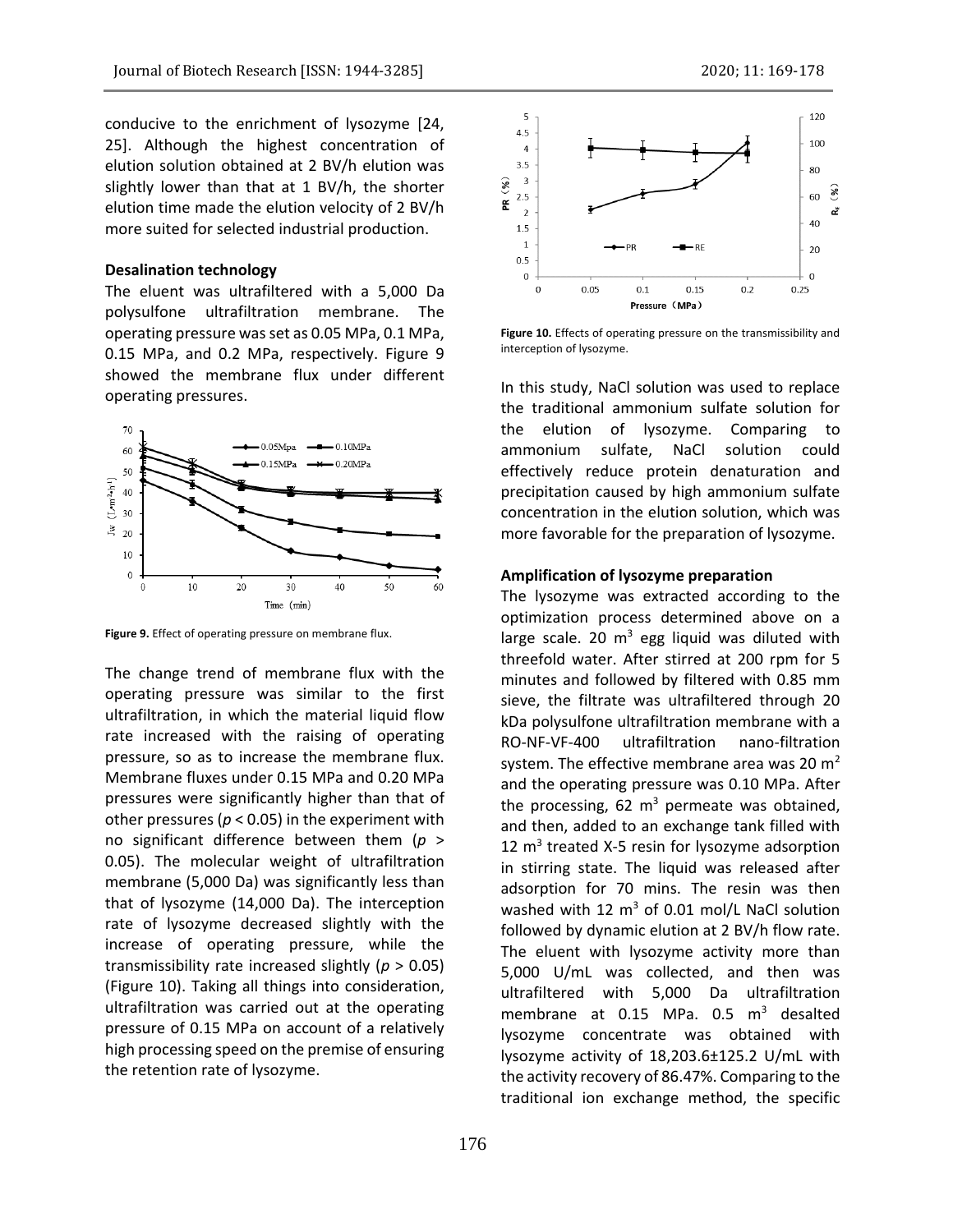activity and the yield of lysozyme were both improved [8].

#### **Conclusion**

This study developed the extraction method of lysozyme by two-step ultrafiltration combined with ion exchange in order to realize the comprehensive utilization of waste egg white in food yolk processing. The simple and fast process could overcome the deficiency of lysozyme preparation process in the present and easy to realize large-scale production. Lysozyme could be obtained with high biological activity under mild conditions. The industrial feasibility of this method was confirmed by laboratory study and amplification experiment.

#### **Acknowledge**

This study was supported by Chinese Ministry of Science and Technology (Grant No. 2014AA022103).

#### **References**

- 1. Verissimo LAA, Paganoto FS, Mol PCG, Fontan RDI, Minim VPR, Minim LA. 2017. Preparation of an affinity cryogel column for lysozyme purification. Separation Science and Technology. 52(12):1973-1982.
- 2. Yang HY, Huang L, Zhang F, Karde V, Yang ZQ, Heng JY. 2019. Gravity on Crystallization of Lysozyme: Slower or Faster? Crystal Growth & Design. 19(12):7402-7410.
- 3. Bera S, Dhar J, Dasgupta R. 2018. Molecular features of interaction involving hen egg white lysozyme immobilized on graphene oxide and the effect on activity. Int J Biol Macromol. 120(12):2390-2398.
- 4. Liu BL, Ooi CW, Ng IS, Show PL, Lin KJ, Chang YK. 2020. Effective purification of lysozyme from chicken egg white by tris (hydroxymethyl) aminomethane affinity nanofiber membrane. Food Chem. 327:127038.
- 5. Gennari CGM, Sperandeo P, Polissi A, Minghetti P, Cilurzo F. 2019. Lysozyme Mucoadhesive Tablets Obtained by Freeze-Drying. J Pharm Sci. 108(11):3667-3674.
- 6. Ndour M, Janot JM, Soussan L, Bouaziz Z, Voiry D, Balme S. 2019. Impact of polyelectrolytes on lysozyme properties in colloidal dispersions. Colloids and Surfaces B-Biointerfaces. 183:1-9.
- 7. Wei ZH, Cheng YJ, Huang QR. 2019. Heteroprotein complex formation of ovotransferrin and lysozyme: Fabrication of foodgrade particles to stabilize Pickering emulsions. Food Hydrocolloids. 96:190-200.
- 8. Brassesco ME, Valetti NW, Pico G. 2019. Prediction of breakthrough curves in packed-bed column as tool for lysozyme isolation using a green bed. Polymer Bulletin. 76(11):5831- 5847.
- 9. Varma N, Singh I, Dahiya M, et al. 2018. Structural perturbation by arsenic triggers the aggregation of hen egg white lysozyme by promoting oligomers formation. Int J Biol Macromol. 109(4):1108-1114.
- 10. Cui LL, Wang SJ, Zhang J, Wang MN, Gao Y, Bai LB, Zhang HL, Ma G, Ba XW. 2019. Effect of curcumin derivatives on hen egg white lysozyme amyloid fibrillation and their interaction study by spectroscopic methods. Spectrochimica Acta Part A. 223:1-15.
- 11. Gupta S, Dileep AD, Gonsalves TA. 2018. A joint feature selection framework for multivariate resource usage prediction in cloud servers using stability and prediction performance. J Supercomputing. 74(11):6033-6068.
- 12. Chiara DA, Simona A, Andrea S. 2008. Exploring the Chicken Egg White Proteome with Combinatorial Peptide Ligand Libraries. J Proteome Res. 7(8):3461-3474.
- 13. Liu YF, Oey I, Breme P, *et al*. 2018. Pulsed electric fields treatment at different pH enhances the antioxidant and antiinflammatory activity of ovomucin-depleted egg white. Food Chemistry. 276(3):164-173.
- 14. Martinez DM, Sanchez D, Lopez J, *et al*. 2019. Hydrogel wound dressings based on chitosan and xyloglucan: Development and characterization. J Applied Polymer Science. 136(12):47342- 47351.
- 15. Huang Q, Ma M, Huang XG, Fang H. 2012. Separation of Ovalbumin and Lysozyme from Chicken Egg White Using Twostage Ultrafiltration Technique. Transactions of the Chinese Society for Agricultural Machiner. 43(3):146-151.
- 16. Jian W, Bo-ping YE. 2012. Application of Ultrafiltration Technique in Protein Separation and Purification. Progress in Pharmaceutical Sciences. 36(3):116-122.
- 17. Akiba H, Amura HT, Kiyoshi M, Yanaka S, Sugase K, Aaveiro JMMC, Tsumoto K. 2019. Structural and thermodynamic basis for the recognition of the substrate-binding cleft on hen egg lysozyme by a single-domain antibody. Scientific Reports. 9:1-6.
- 18. Lihua S, Tianmin Y, Hailong T, Xi D, Yajun Z. 2016. Interaction of typical organic matters on ultrafiltration membrane and the mechanism of membrane fouling. Acta Scientiae Circumstantiae. 36(2):530-536.
- 19. Ma B, Ding Y, Li W. et al. 2018. Ultrafiltration membrane fouling induced by humic acid with typical inorganic salts. Chemosphere. 197(4):793-802.
- 20. WeiI G, Quan X, Li C, *et al*. 2018. Direct growth of ultrapermeable molecularly thin porous graphene membranes for water treatment. Environmental Science-Nano. 5(12):3004- 3010.
- 21. Fu W, Wang L, Chen F, *et al*. 2018. Polyvinyl chloride (PVC) ultrafiltration membrane fouling and defouling behavior: EDLVO theory and interface adhesion force analysis. J Membrane Science. 564(15):204-210.